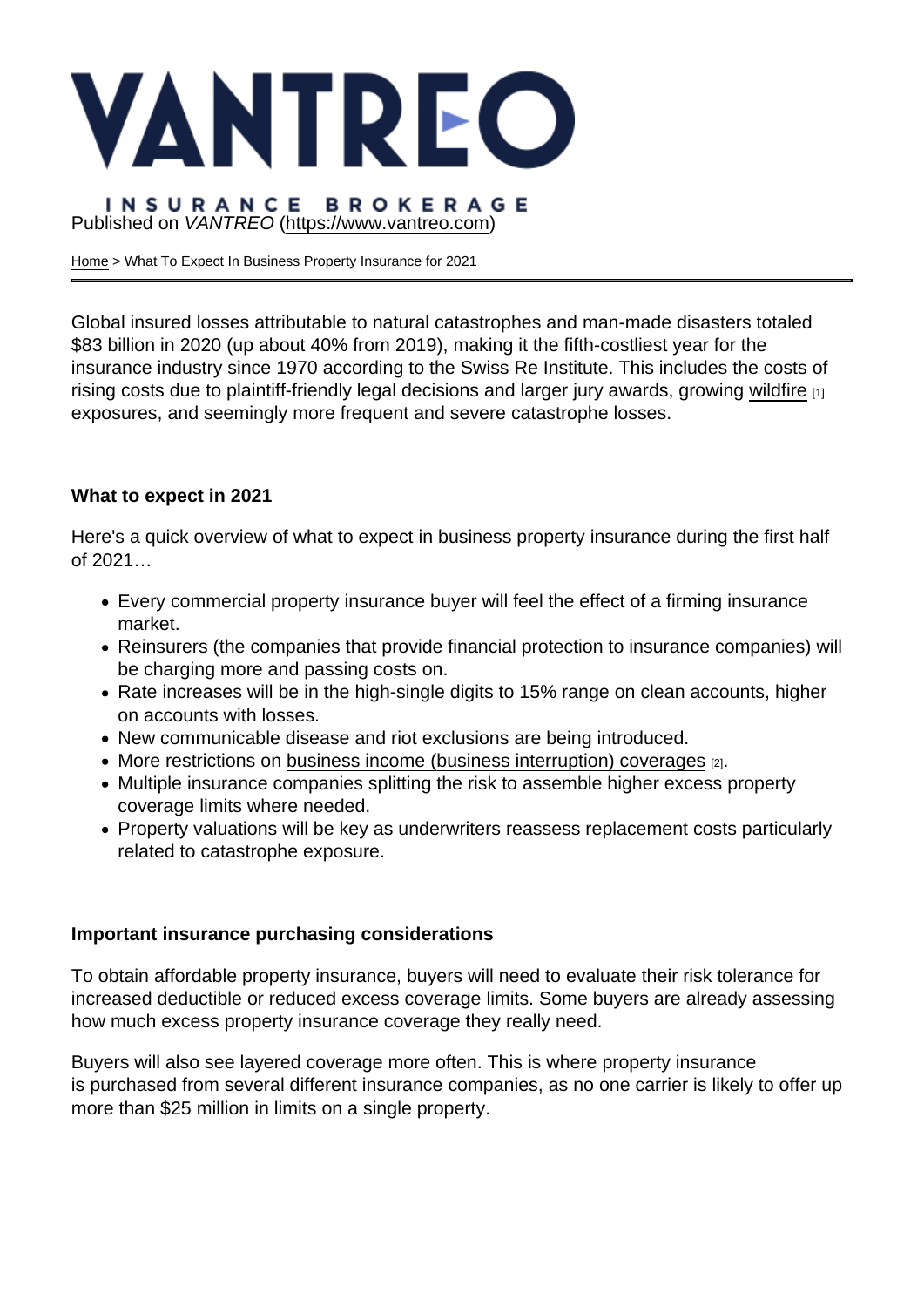It will also be important to disclose vacancy rates to underwriters and ensure/explain that any unused premises are locked, protected, and monitored.

Insurance broker experience, a solid track record and longtime relationships with underwriters really matter in today's market. Seasoned brokers who have experienced the market's historical ups and downs know how to negotiate and structure insurance placements to make them more affordable will be key.

"Maybe the worst is behind us," said Joe Rozzi, EVP of Risk Placement Services. "The last quarter of 2020 showed some positive signs, with new capital coming in (to the insurance marketplace). But if insurers can't make money, they will move their capital (which will put further pressure on insurance rates and coverage availability)."

Source: Risk Placement Services (RPS), 2021 U,S. Property Market Outlook, Copyright 2021

VANTREO is here to help. Have a question about insurance or the strategy for an upcoming renewal? Just [reply here](mailto:executiveservices@vantreo.com) [3]. We look forward to talking with you.

div#block-block-4 .column { font-size: 11px; margin: 0; }

# CORPORATE MAILING

1901 W Corporate Way Ste 1 Anaheim, CA 92801 [info@vantreo.com](mailto:info@vantreo.com) [\(800\) 967-6543](tel:1-800-967-6543) Fax (707) 546-2915

**CHICO** 

VANTREO 2068 Talbert Dr Ste 100 Chico, CA 95928 [\(530\) 895-1555](tel:530-895-1555)

# EUREKA

Craig Hansen Insurance Service 2103 Third Street Eureka, CA 95501 [\(707\) 445-9691](tel:707-445-9691)